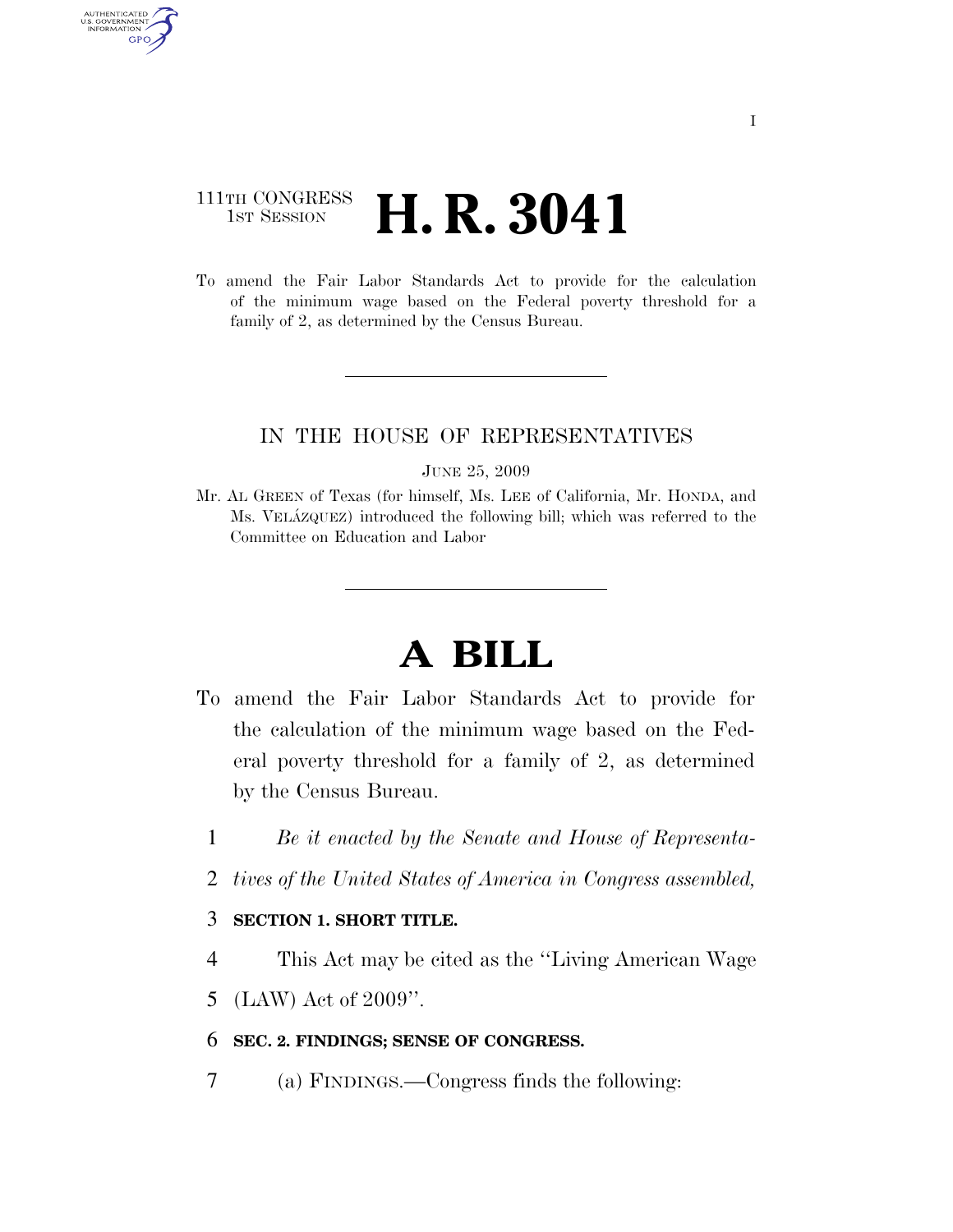(1) In 2007, there were over 37,000,000 Ameri- cans living in poverty who were separated from the opportunities of the Nation by their income, their housing, and their access to education, jobs, and health care.

 (2) A full-time worker earning the Federal min- imum wage earns an income below the Federal pov- erty threshold for a family of 2, consisting of 1 adult and 1 child.

 (3) The average fair market rent for a 1-bed- room apartment is more than 60 percent of the monthly income of a full-time worker earning the minimum wage. In comparison, the generally accept- ed definition of affordability is for a household to pay not more than 30 percent of its income on hous-ing.

 (4) Two full-time workers earning the Federal minimum wage earn an income below the national housing wage for a 1-bedroom apartment, the amount a person needs to earn to afford a 1-bed-room apartment at average rent.

 (b) SENSE OF CONGRESS.—It is the sense of Con-gress that—

 (1) the Federal minimum wage should, as a minimum, be adjusted every 4 years so that a person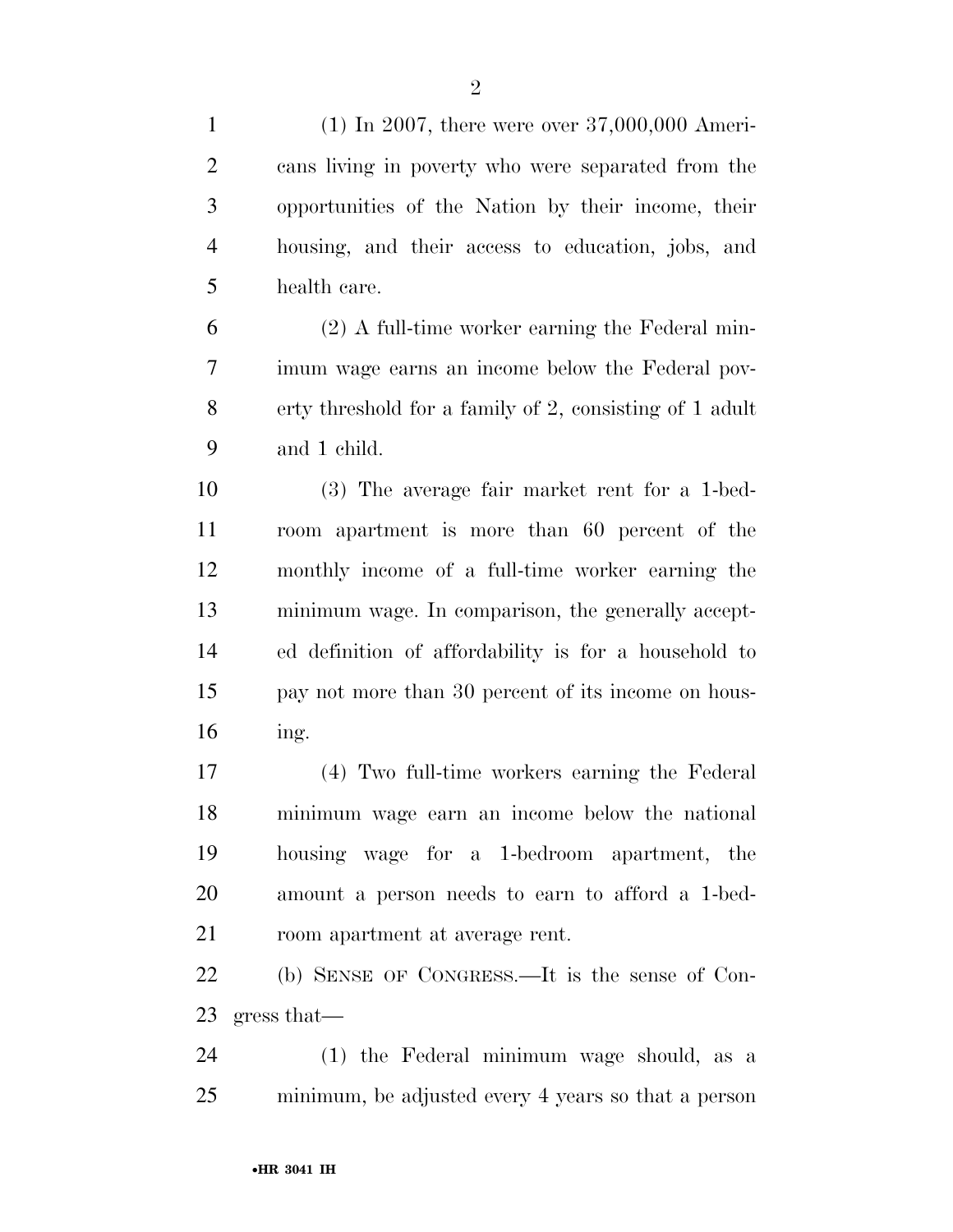| $\mathbf{1}$   | working for such a wage may earn an annual income      |
|----------------|--------------------------------------------------------|
| $\overline{2}$ | that is not less than 15 percent higher than the       |
| 3              | Federal poverty threshold for a family of 2, as deter- |
| $\overline{4}$ | mined by the Census Bureau;                            |
| 5              | (2) the minimum wage should be set at a level          |
| 6              | high enough to allow 2 full-time minimum wage          |
| 7              | workers to earn an income above the national hous-     |
| 8              | ing wage; and                                          |
| 9              | (3) Congress, any of the several States, the Dis-      |
| 10             | trict of Columbia, any Territory or possession of the  |
| 11             | United States, any Indian tribe, or any local or mu-   |
| 12             | nicipal government of a State may establish a higher   |
| 13             | minimum wage requirement than that established in      |
| 14             | this Act.                                              |
| 15             | SEC. 3. MINIMUM WAGE.                                  |
| 16             | Section 6 of the Fair Labor Standards Act of 1938      |
| 17             | is amended—                                            |
| 18             | $(1)$ in subsection $(a)(1)$                           |
| 19             | $(A)$ by striking "and" at the end of sub-             |
| 20             | paragraph $(B)$ ;                                      |
| 21             | (B) by inserting "and" at the end of sub-              |
| 22             | paragraph $(C)$ ; and                                  |
| 23             | (C) by inserting at the end the following:             |